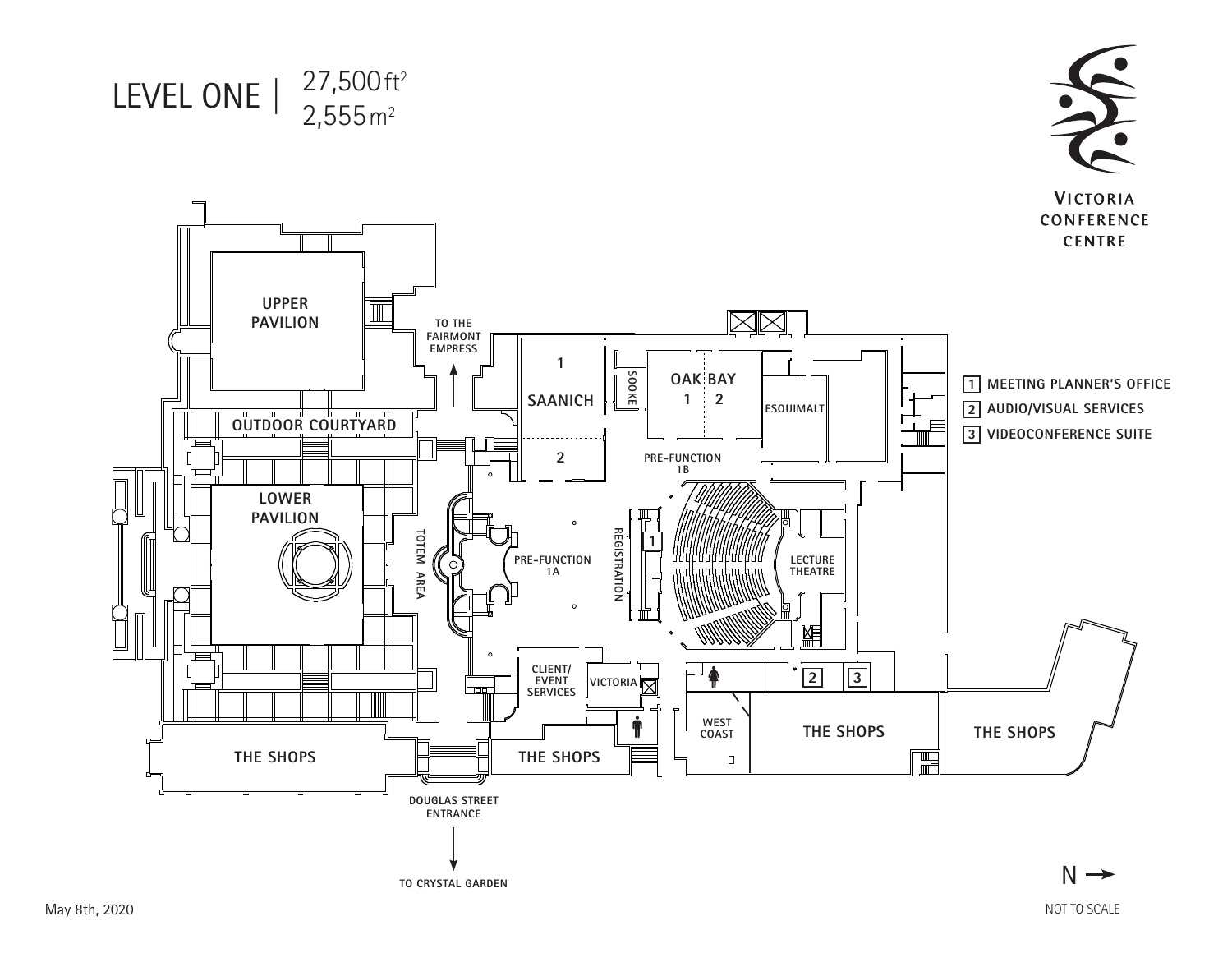|                       |                         |                                                                | DIMENSIONS   AREA       |                       | <b>CAPACITY BY SET-UP</b> |           |                 |           |         |                 |         |           |                 |                 |                |                 |                 |
|-----------------------|-------------------------|----------------------------------------------------------------|-------------------------|-----------------------|---------------------------|-----------|-----------------|-----------|---------|-----------------|---------|-----------|-----------------|-----------------|----------------|-----------------|-----------------|
|                       |                         | ft / in                                                        | ft <sup>2</sup>         | m <sup>2</sup>        | Theatre                   | Classroom | Boardroom       | Hollow Sq | U-Shape | Banguet         | Cabaret | Reception | $10 \times 10$  | 8 x 10          | $8 \times 8$   | Tabletops       | Poster Brd      |
|                       | <b>LECTURE THEATRE</b>  | Stage to Ceiling ht. 19'                                       | 3,700 $ft^2$            | $344 \text{ m}^2$     | 400                       |           |                 |           |         |                 |         |           |                 |                 |                |                 |                 |
|                       | THEATRE STAGE           | $24' \times 24'$                                               | 576 ft <sup>2</sup>     | $54 \text{ m}^2$      |                           |           |                 |           |         |                 |         |           |                 |                 |                |                 |                 |
|                       | <b>SAANICH</b>          | 61' x 35' x 9'5"                                               | $2,135$ ft <sup>2</sup> | $199 \; \mathrm{m}^2$ | 227                       | 132       |                 | 70        | 60      | 150             | 102     | 225       | 10 <sup>°</sup> | 10 <sup>°</sup> | 12             | 25              | 24              |
|                       | SAANICH <sub>1</sub>    | 43' x 35' x 9'5"                                               | $1,505$ ft <sup>2</sup> | 140 $m2$              | 163                       | 96        |                 | 54        | 42      | 120             | 72      | 150       | $\overline{7}$  | $\overline{7}$  | 9              | 19              | 15              |
| <b>BOOKING</b>        | SAANICH <sub>2</sub>    | 35' x 18' x 9'5"                                               | 630 $ft^2$              | 59 $m2$               | 54                        | 36        | 28              |           |         | 30              | 24      | 65        | 3               | 3               | $\overline{4}$ | 6               | 6               |
|                       | <b>SOOKE</b>            | 18' x 13' x 9'5"                                               | $234$ ft <sup>2</sup>   | $22 \text{ m}^2$      |                           |           | 10 <sup>°</sup> |           |         | 10 <sup>°</sup> |         |           |                 |                 |                |                 |                 |
| $\overline{ }$        | <b>OAK BAY</b>          | 50' x 37' x 9'5"                                               | 1,850 ft <sup>2</sup>   | $172 \; \text{m}^2$   | 169                       | 96        |                 | 56        | 42      | 120             | 90      | 200       | 8               | 12              | 14             | 20              | 20              |
| INCLUDED WITH LEVEL   | OAK BAY 1               | 37' x 25' x 9'5"                                               | 925 ft <sup>2</sup>     | $86 \text{ m}^2$      | 80                        | 54        |                 | 36        | 30      | 60              | 36      | 90        | 3               | 6               | $\overline{7}$ | 10              | 10              |
|                       | OAK BAY 2               | 37' x 25' x 9'5"                                               | 925 ft <sup>2</sup>     | $86 \text{ m}^2$      | 80                        | 54        |                 | 36        | 30      | 60              | 36      | 90        | 3               | 6               | $\overline{7}$ | 10 <sup>°</sup> | 10              |
|                       | <b>ESQUIMALT</b>        | $38^{\prime}\times28^{\prime}\times9^{\prime}5^{\prime\prime}$ | $1,064$ ft <sup>2</sup> | $99 \text{ m}^2$      | 96                        | 60        |                 | 42        | 34      | 60              | 48      | 110       | 6               | $6\overline{6}$ | 6              | 12              | 10 <sup>°</sup> |
|                       | <b>VICTORIA</b>         | 24' x 16' x 9'5"                                               | 384 ft <sup>2</sup>     | $36 \text{ m}^2$      | 35                        | 18        | 20              |           |         | 20              | 12      | 40        |                 |                 | 2              | 5               | $\overline{2}$  |
|                       | <b>PRE-FUNCTION 1</b>   | Ceiling ht. 9'10"                                              | 6,500 $ft^2$            | 604 $m2$              |                           |           |                 |           |         | 240             |         | 400       | 16              | 20              | 26             | 30              | 34              |
|                       | PRE-FUNCTION 1A         | Ceiling ht. 9'10"                                              | 4,875 $ft^2$            | 453 $m2$              |                           |           |                 |           |         | 200             |         | 300       | 12              | 16              | 22             | 24              | 28              |
|                       | PRE-FUNCTION 1B         | Ceiling ht. 9'10"                                              | $1,625$ ft <sup>2</sup> | $151 \text{ m}^2$     |                           |           |                 |           |         | 40              |         | 100       | $\overline{4}$  | 4               | $\overline{4}$ | 6               | 6               |
|                       | <b>REGISTRATION</b>     |                                                                | 370 ft <sup>2</sup>     | $34 \text{ m}^2$      |                           |           |                 |           |         |                 |         |           |                 |                 |                |                 |                 |
|                       | <b>PLANNER'S OFFICE</b> | $13' \times 6' \times 7'$                                      | 78 ft <sup>2</sup>      | $7 \text{ m}^2$       |                           |           |                 |           |         |                 |         |           |                 |                 |                |                 |                 |
|                       |                         |                                                                |                         |                       |                           |           |                 |           |         |                 |         |           |                 |                 |                |                 |                 |
|                       | <b>TOTEM AREA</b>       | $110' \times 23'$                                              | $2,530$ ft <sup>2</sup> | $235 \; \text{m}^2$   |                           |           |                 |           |         |                 |         | 250       |                 |                 |                |                 |                 |
|                       | <b>VIDEOCONFERENCE</b>  | 17' x 11' x 8'                                                 | 187 $ft^2$              | $17 \text{ m}^2$      |                           |           | 10              |           |         |                 |         |           |                 |                 |                |                 |                 |
|                       | <b>UPPER PAVILION</b>   | 59' x 65'                                                      | $3,875$ ft <sup>2</sup> | 360 $m2$              |                           |           |                 |           |         | 290             |         | 375       | 19              | 24              | 27             | 54              | 36              |
| ADDITIONAL<br>OPTIONS | <b>LOWER PAVILION</b>   | 69' x 65'                                                      | $3,741$ ft <sup>2</sup> | 348 $m2$              |                           |           |                 |           |         | 210             |         | 375       | 13              | 16              | 21             | 40              | 36              |
|                       | <b>COURTYARD</b>        |                                                                | 7,730 $ft2$             | $718 \text{ m}^2$     |                           |           |                 |           |         | 340             |         | 700       |                 |                 |                |                 |                 |
|                       | <b>WEST COAST ROOM</b>  | Ceiling ht. 9'                                                 | 980 $ft2$               | $91 \text{ m}^2$      | 50                        | 36        | 20              | 18        | 21      | 30              | 24      |           |                 |                 |                | 8               | 8               |

## **Victoria Conference Centre**

## **720 Douglas Street Victoria BC Canada V8W 3M7 1.866.572.1151 or 250.361.1000 Fax 250.361.1099**

www.victoriaconference.com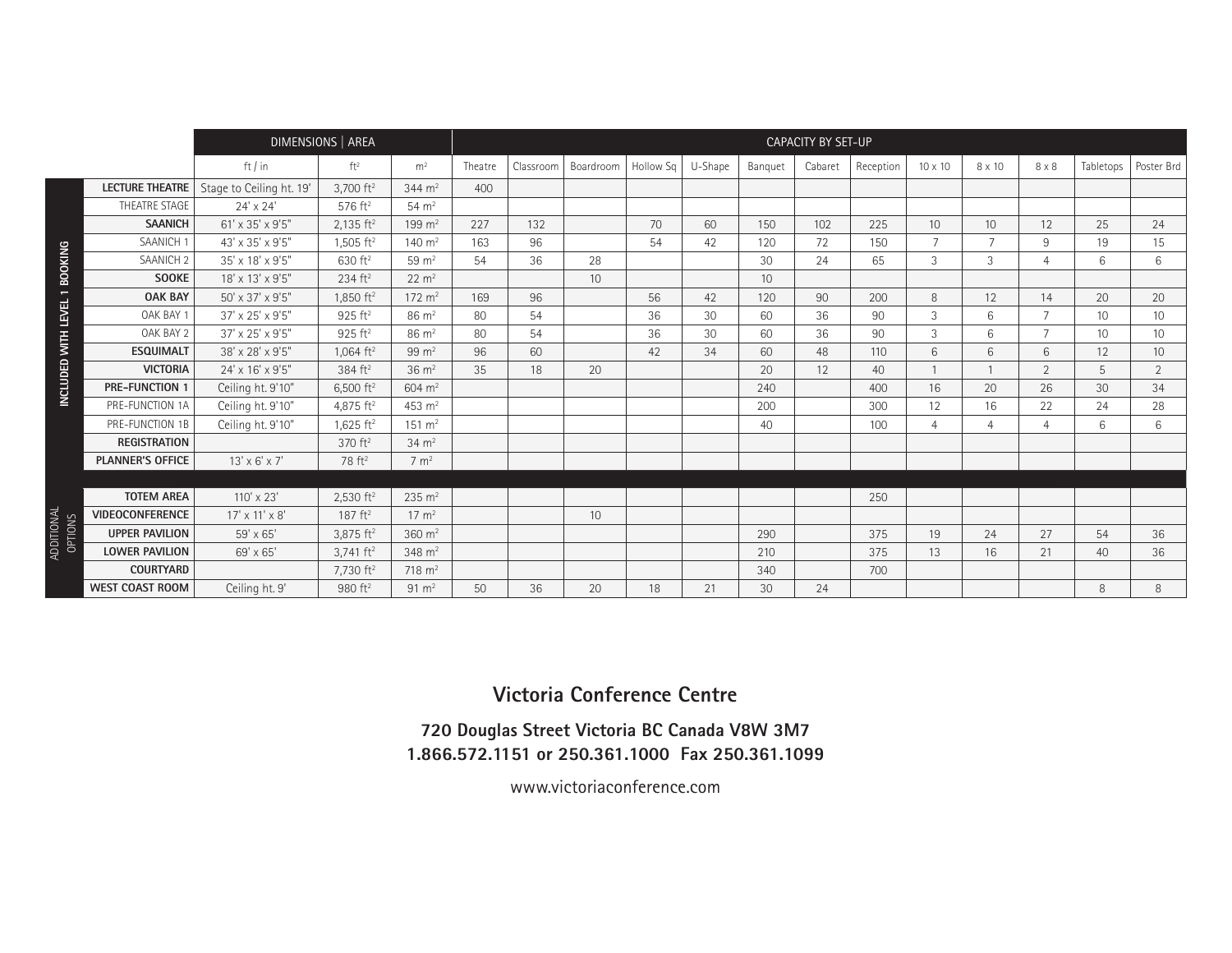

|                       | DIMENSIONS   AREA          | CAPACITY BY SET-UP       |                        |         |           |           |           |         |                  |         |           |                |                 |                  |                 |                 |
|-----------------------|----------------------------|--------------------------|------------------------|---------|-----------|-----------|-----------|---------|------------------|---------|-----------|----------------|-----------------|------------------|-----------------|-----------------|
|                       | ft / in                    | ft <sup>2</sup>          | m <sup>2</sup>         | Theatre | Classroom | Boardroom | Hollow Sq | U-Shape | Banquet          | Cabaret | Reception | 10 x 10        | 8 x 10          | $8 \times 8$     | Tabletops       | Poster Brd      |
| <b>CARSON HALL</b>    | 145' x 96' x 23'           | 14,689 $ft^{2*}$         | $1,365 \text{ m}^{2*}$ | 1,500   | 816       |           | 138       | 111     | 1,010            |         | 2,000     | 80             | 102             | 122              | 190             | 166             |
| <b>SALON A</b>        | 96' x 48' x 23'            | 5,056 $ft^{2*}$          | 470 $m^{2*}$           | 500     | 264       |           | 82        | 68      | 370              | 246     | 600       | 29             | 30              | 38               | 56              | 55              |
| <b>SALON B</b>        | 96' x 49' x 23'            | 5,025 $ft^{2*}$          | 466 $m^{2*}$           | 494     | 270       |           | 82        | 68      | 340              | 228     | 600       | 25             | 34              | 42               | 64              | 53              |
| SALON C               | 96' x 48' x 23'            | 4,608 $ft^2$             | 428 $m2$               | 468     | 294       |           | 82        | 68      | 320              | 216     | 600       | 23             | 32              | 39               | 63              | 50              |
| SALON AB              | 97' x 96' x 23'            | 10,081 ft <sup>2*</sup>  | 936 $m^{2*}$           | 1,053   | 588       |           | 112       | 81      | 740              | 462     | 1,200     | 61             | 68              | 86               | 134             | 118             |
| <b>SALON BC</b>       | 97' x 96' x 23'            | $9,633$ ft <sup>2*</sup> | 895 $m^{2*}$           | 1,008   | 540       |           | 112       | 81      | 730              | 444     | 1,200     | 56             | 62              | 81               | 130             | 113             |
| <b>SIDNEY</b>         | 35' x 27' x 10'            | $945 \text{ ft}^2$       | $88 \text{ m}^2$       | 85      | 60        | 28        | 42        | 34      | 60               | 36      | 110       | 4              | $\overline{4}$  | $6 \overline{6}$ | 11              | 10 <sup>1</sup> |
| <b>LANGFORD</b>       | $24' \times 15' \times 9'$ | 360 ft <sup>2</sup>      | $34 \text{ m}^2$       | 30      | 18        | 20        |           |         | 20               | 12      | 30        |                | 2               | 2                | $\overline{4}$  | 4               |
| <b>METCHOSIN</b>      | 24' x 15' x 9'             | 360 ft <sup>2</sup>      | $34 \text{ m}^2$       | 30      | 18        | 20        |           |         | 20               | 12      | 30        |                | 2               | $\overline{2}$   | $\overline{4}$  | $\overline{4}$  |
| <b>COLWOOD</b>        | 35' x 27' x 10'6"          | 945 ft <sup>2</sup>      | $88 \; \text{m}^2$     | 90      | 60        | 28        | 42        | 34      | 60               | 36      | 110       | 4              | 4               | 6                | 10 <sup>°</sup> | 10 <sup>°</sup> |
| <b>COLWOOD</b>        | 27' x 17'5" x 10'6"        | 472 ft <sup>2</sup>      | 44 $m2$                | 48      | 24        | 20        | 24        | 22      | 30               | 18      | 50        | 2              | 2               | 3                | $\overline{7}$  | 4               |
| COLWOOD 2             | 27' x 17'5" x 10'6"        | 472 $ft^2$               | 44 $m2$                | 48      | 24        | 20        | 24        | 22      | 30               | 18      | 50        | 2              | $\overline{2}$  | 3                | $\overline{ }$  | $\overline{4}$  |
| <b>VIEW ROYAL</b>     | $28' \times 24' \times 9'$ | $672 \text{ ft}^2$       | $63 \text{ m}^2$       | 60      | 36        | 20        | 32        | 22      | 40               | 24      | 60        | 3              | 3               | 5                | $\overline{7}$  | 8               |
| <b>PRE-FUNCTION 2</b> |                            | 6,880 $ft^2$             | 640 $m2$               |         |           |           |           |         | 170              |         | 800       | 15             | 18              | 19               | 44              | 39              |
| PRE-FUNCTION 2A       |                            | $2,900$ ft <sup>2</sup>  | $269 \; \text{m}^2$    |         |           |           |           |         | 90               |         | 400       | 8              | 10 <sup>°</sup> | 10 <sup>1</sup>  | 19              | 20              |
| PRE-FUNCTION 2B       |                            | 2,800 $ft^2$             | $260 \; \text{m}^2$    |         |           |           |           |         | 70               |         | 400       | 5              | 6               | $\overline{7}$   | 21              | 14              |
| PRE-FUNCTION 2C       |                            | 1.180 $ft^2$             | $109 \; \mathrm{m}^2$  |         |           |           |           |         | 10 <sup>10</sup> |         |           | $\overline{2}$ | $\overline{2}$  | 2                | 4               | 5               |